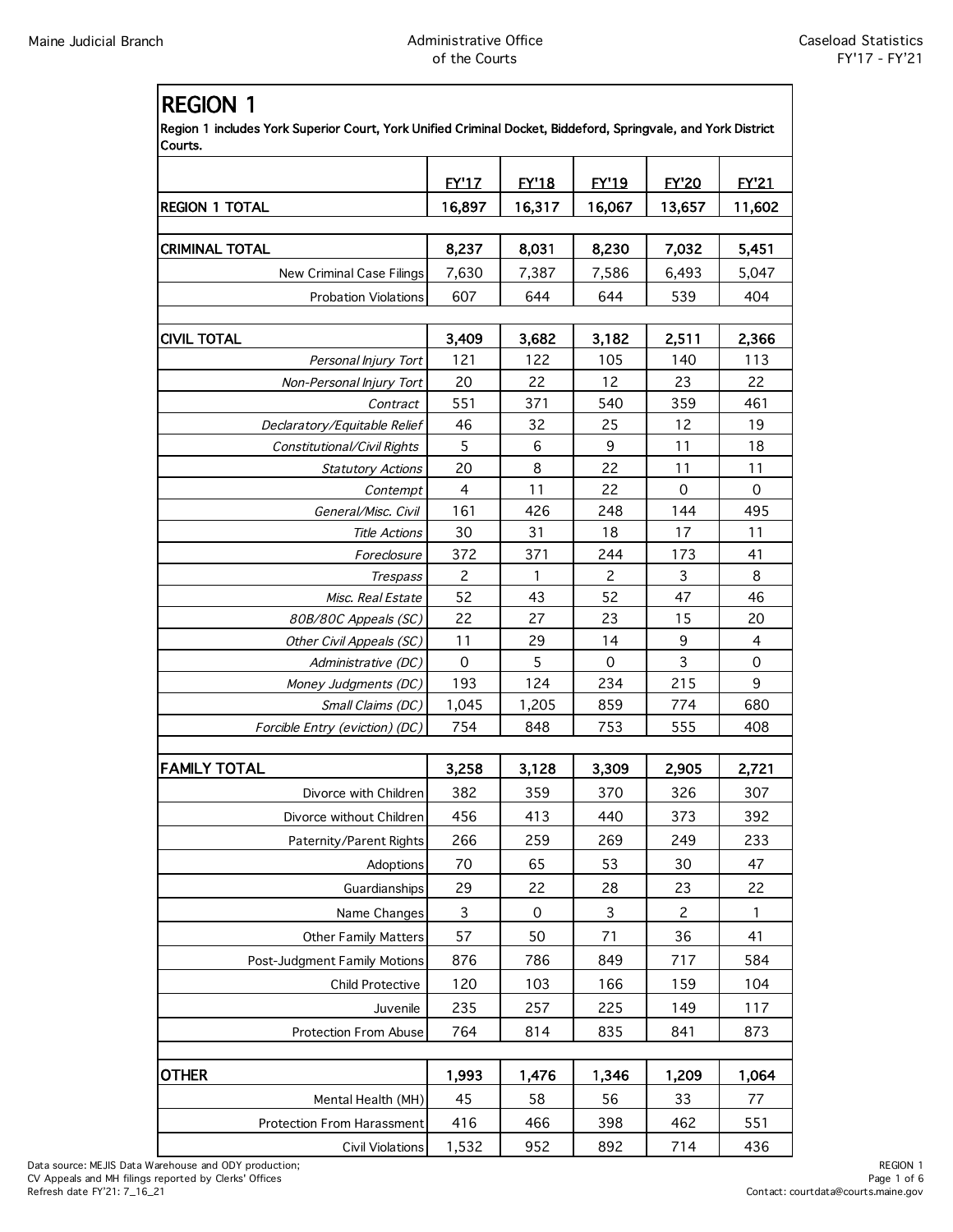| <b>REGION 1</b>                   | <b>FY'17</b>   | <b>EY'18</b>   | <b>FY'19</b> | <b>EY'20</b> | <b>FY'21</b>   |  |
|-----------------------------------|----------------|----------------|--------------|--------------|----------------|--|
| YORK SUPERIOR COURT TOTAL         | 819            | 642            | 509          | 429          | 392            |  |
|                                   |                |                |              |              |                |  |
| <b>CRIMINAL TOTAL</b>             | 392            | 243            | 128          | 67           | 56             |  |
| <b>Probation Violations</b>       | 392            | 243            | 128          | 67           | 56             |  |
|                                   |                |                |              |              |                |  |
| <b>CIVIL TOTAL</b>                | 427            | 399            | 381          | 362          | 336            |  |
| Personal Injury Tort (SC)         | 114            | 117            | 97           | 126          | 110            |  |
| Non-Personal Injury Tort (SC)     | 13             | 13             | 9            | 12           | 12             |  |
| Contract (SC)                     | 46             | 34             | 57           | 42           | 46             |  |
| Declaratory/Equitable Relief (SC) | 35             | 14             | 16           | 10           | 16             |  |
| Constitutional/Civil Rights (SC)  | 5              | 6              | 9            | 11           | 17             |  |
| <b>Statutory Actions (SC)</b>     | 16             | $\overline{7}$ | 16           | 11           | 11             |  |
| Contempt (SC)                     | 4              | 11             | 22           | 0            | $\mathbf 0$    |  |
| General/Misc. Civil (SC)          | 47             | 30             | 31           | 53           | 38             |  |
| Title Actions (SC)                | 8              | 10             | 10           | 10           | 8              |  |
| Foreclosure (SC)                  | 68             | 76             | 40           | 26           | 9              |  |
| Trespass (SC)                     | $\overline{c}$ | 1              | 2            | 3            | 6              |  |
| Misc. Real Estate (SC)            | 36             | 24             | 35           | 34           | 39             |  |
| 80B/80C Appeals (SC)              | 22             | 27             | 23           | 15           | 20             |  |
| Other Civil Appeals (SC)          | 11             | 29             | 14           | 9            | $\overline{4}$ |  |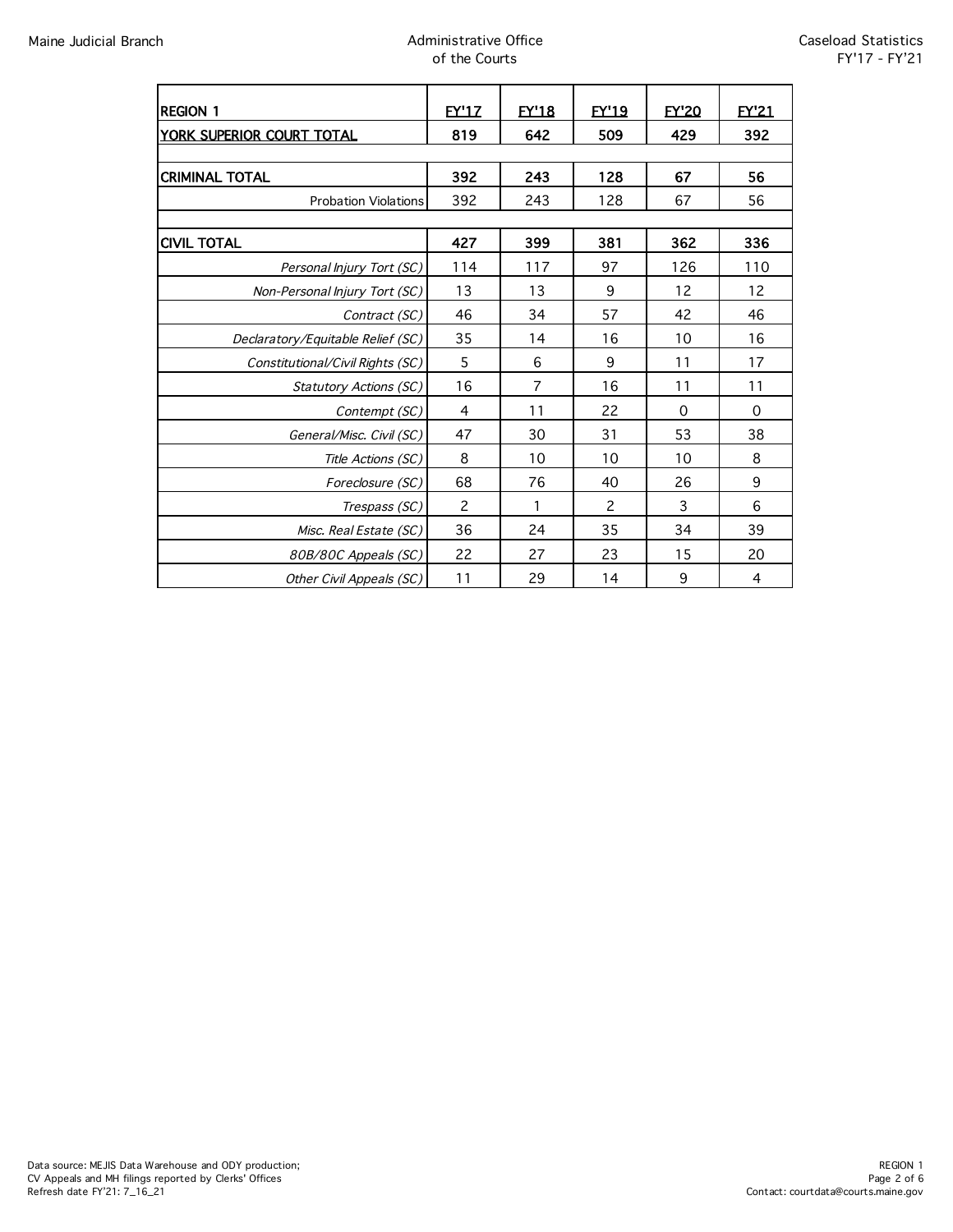| <b>REGION 1</b>                     | <u>EY'17</u> | <b>EY'18</b> | EY'19 | <u>EY'20</u> | <b>EY'21</b> |  |
|-------------------------------------|--------------|--------------|-------|--------------|--------------|--|
| IYORK UNIFIED CRIMINAL DOCKET TOTAL | 9,374        | 8,739        | 8.994 | 7,679        | 5,831        |  |
| Implementation date: 7/1/15         |              |              |       |              |              |  |
|                                     |              |              |       |              |              |  |
| <b>CRIMINAL TOTAL</b>               | 7,842        | 7,787        | 8,102 | 6,965        | 5,395        |  |
| New Criminal Case Filings           | 7,630        | 7,387        | 7,586 | 6,493        | 5,047        |  |
| <b>Probation Violations</b>         | 212          | 400          | 516   | 472          | 348          |  |
|                                     |              |              |       |              |              |  |
| <b>CIVIL VIOLATIONS</b>             | 1,532        | 952          | 892   | 714          | 436          |  |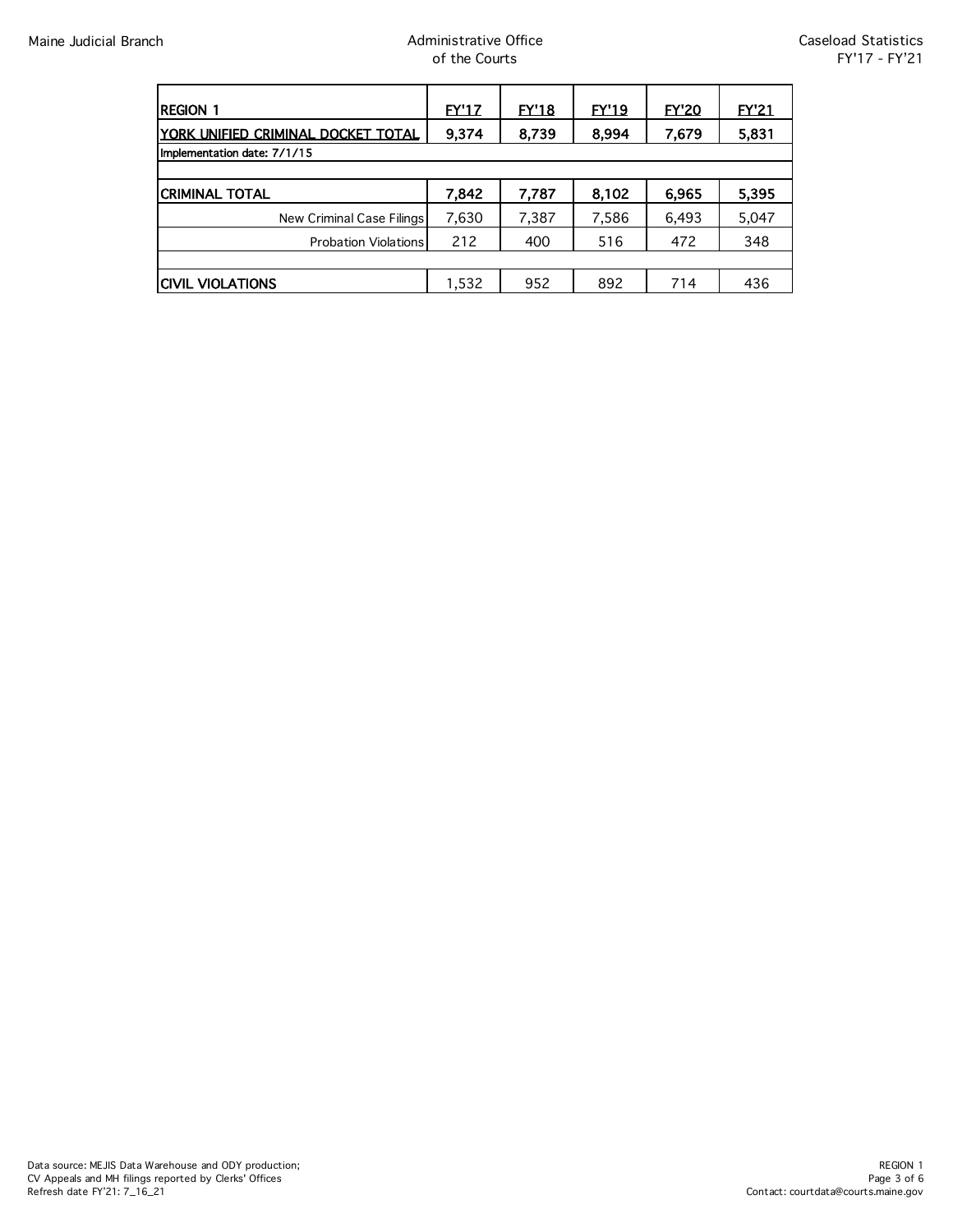| <b>REGION 1</b><br><b>BIDDEFORD DISTRICT COURT TOTAL</b> | <b>EY'17</b><br>3,114 | <b>EY'18</b><br>3,096 | <b>EY'19</b><br>2,873 | <b>EY'20</b><br>2,347 | <b>EY'21</b><br>2,371 |
|----------------------------------------------------------|-----------------------|-----------------------|-----------------------|-----------------------|-----------------------|
|                                                          |                       |                       |                       |                       |                       |
| <b>CRIMINAL TOTAL</b>                                    | 2                     | 1                     | $\mathbf 0$           | 0                     | 0                     |
| <b>Probation Violations</b>                              | $\overline{c}$        | 1                     | $\mathbf 0$           | 0                     | $\mathbf 0$           |
|                                                          |                       |                       |                       |                       |                       |
| <b>CIVIL TOTAL</b>                                       | 1,404                 | 1,481                 | 1,286                 | 913                   | 877                   |
| Personal Injury Tort (DC)                                | 4                     | 2                     | 3                     | 6                     | 0                     |
| Non-Personal Injury Tort (DC)                            | 3                     | $\overline{4}$        | 3                     | 5                     | 6                     |
| Contract (DC)                                            | 235                   | 159                   | 271                   | 127                   | 184                   |
| Declaratory/Equitable Relief (DC)                        | 1                     | 5                     | $\overline{c}$        | 1                     | 1                     |
| Constitutional/Civil Rights (DC)                         | $\mathbf 0$           | $\mathbf 0$           | $\mathbf 0$           | 0                     | $\mathbf 0$           |
| Statutory Actions (DC)                                   | 3                     | 1                     | 3                     | 0                     | $\mathbf 0$           |
| Contempt (DC)                                            | $\mathbf 0$           | $\mathbf 0$           | $\mathbf 0$           | 0                     | $\mathbf 0$           |
| General/Misc. Civil (DC)                                 | 27                    | 171                   | 44                    | 44                    | 177                   |
| Title Actions (DC)                                       | 10                    | $\overline{7}$        | 2                     | 3                     | 1                     |
| Foreclosure (DC)                                         | 100                   | 101                   | 64                    | 43                    | 11                    |
| Trespass (DC)                                            | 0                     | 0                     | 0                     | 0                     | 0                     |
| Misc. Real Estate (DC)                                   | $\overline{7}$        | 5                     | $\overline{7}$        | 6                     | 3                     |
| Administrative (DC)                                      | $\mathbf 0$           | 5                     | $\mathbf 0$           | 3                     | $\mathbf 0$           |
| Money Judgments (DC)                                     | 80                    | 28                    | 116                   | 42                    | 6                     |
| Small Claims (DC)                                        | 521                   | 522                   | 363                   | 343                   | 283                   |
| Forcible Entry (eviction) (DC)                           | 413                   | 471                   | 408                   | 290                   | 205                   |
|                                                          |                       |                       |                       |                       |                       |
| <b>FAMILY TOTAL</b>                                      | 1,447                 | 1,357                 | 1,342                 | 1,179                 | 1,142                 |
| Divorce with Children                                    | 162                   | 135                   | 139                   | 116                   | 123                   |
| Divorce without Children                                 | 193                   | 176                   | 178                   | 153                   | 149                   |
| Paternity/Parent Rights                                  | 116                   | 125                   | 124                   | 114                   | 106                   |
| Adoptions                                                | 47                    | 36                    | 23                    | 12                    | 24                    |
| Guardianships                                            | 14                    | 5                     | 6                     | 4                     | 13                    |
| Name Changes                                             | 0                     | $\mathbf 0$           | $\mathbf 0$           | 0                     | 1                     |
| <b>Other Family Matters</b>                              | 25                    | 16                    | 21                    | 14                    | 15                    |
| Post-Judgment Family Motions                             | 354                   | 317                   | 310                   | 262                   | 229                   |
| Child Protective                                         | 60                    | 56                    | 81                    | 70                    | 56                    |
| Juvenile                                                 | 118                   | 144                   | 124                   | 79                    | 55                    |
| Protection From Abuse                                    | 358                   | 347                   | 336                   | 355                   | 371                   |
|                                                          |                       |                       |                       |                       |                       |
| OTHER                                                    | 261                   | 257                   | 245                   | 255                   | 352                   |
| Mental Health (MH)                                       | 45                    | 58                    | 56                    | 33                    | 77                    |
| Protection From Harassment                               | 216                   | 199                   | 189                   | 222                   | 275                   |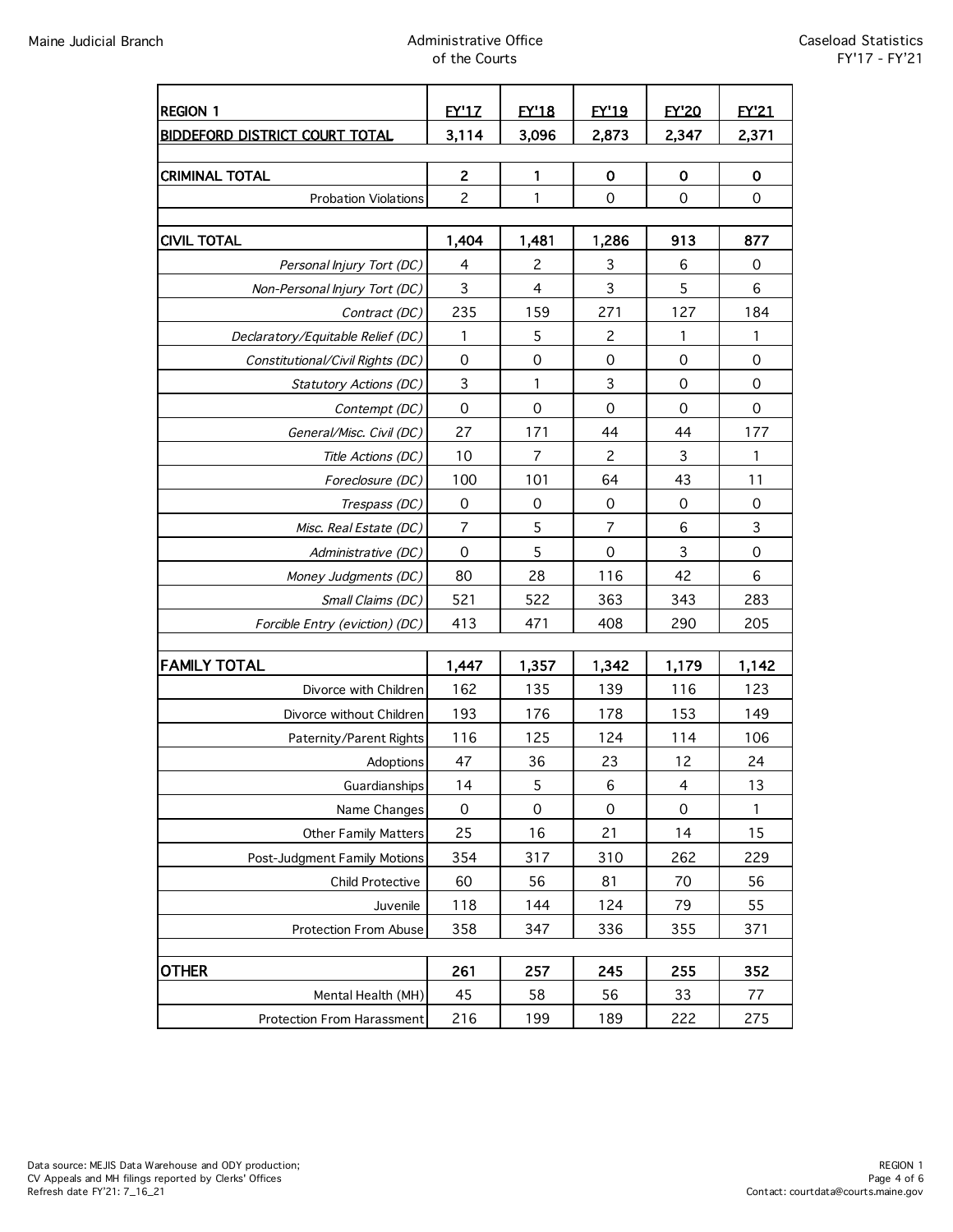| <b>REGION 1</b>                           | <b>EY'17</b>             | <b>EY'18</b>                     | <b>EY'19</b>     | <b>FY'20</b>   | <b>EY'21</b>                     |
|-------------------------------------------|--------------------------|----------------------------------|------------------|----------------|----------------------------------|
| SPRINGVALE DISTRICT COURT TOTAL           | 2,529                    | 2,792                            | 2,677            | 2,358          | 2,216                            |
|                                           |                          |                                  |                  |                |                                  |
| <b>CRIMINAL TOTAL</b>                     | $\mathbf 0$              | $\mathbf 0$                      | $\mathbf 0$      | 0              | $\mathbf 0$                      |
| <b>Probation Violations</b>               | $\mathbf 0$              | $\Omega$                         | $\mathbf 0$      | 0              | $\mathbf 0$                      |
|                                           |                          |                                  |                  |                |                                  |
| <b>CIVIL TOTAL</b>                        | 1,111                    | 1,344                            | 1,099            | 866            | 834                              |
| Personal Injury Tort (DC)                 | 1<br>$\overline{c}$      | $\overline{c}$<br>$\overline{c}$ | 5<br>$\mathbf 0$ | 4<br>5         | $\overline{c}$<br>$\overline{4}$ |
| Non-Personal Injury Tort (DC)             | 199                      | 119                              | 132              | 121            | 157                              |
| Contract (DC)                             |                          | 10                               | $\overline{7}$   |                | $\overline{c}$                   |
| Declaratory/Equitable Relief (DC)         | 8<br>$\mathsf{O}\xspace$ | $\mathbf 0$                      | $\mathbf 0$      | 0<br>0         | 1                                |
| Constitutional/Civil Rights (DC)          | 0                        | 0                                | $\overline{c}$   | 0              | $\mathbf 0$                      |
| Statutory Actions (DC)                    | $\mathbf 0$              | $\Omega$                         | $\mathbf 0$      | 0              | $\Omega$                         |
| Contempt (DC)<br>General/Misc. Civil (DC) | 40                       | 180                              | 136              | 34             | 199                              |
| Title Actions (DC)                        | 5                        | 11                               | 3                | $\overline{c}$ | $\overline{c}$                   |
| Foreclosure (DC)                          | 151                      | 152                              | 110              | 82             | 15                               |
| Trespass (DC)                             | 0                        | 0                                | 0                | 0              | $\overline{c}$                   |
| Misc. Real Estate (DC)                    | $\mathsf 3$              | 6                                | $\overline{4}$   | $\overline{c}$ | $\mathsf{3}$                     |
| Administrative (DC)                       | $\mathbf 0$              | 0                                | $\mathbf 0$      | 0              | $\mathbf 0$                      |
| Money Judgments (DC)                      | 85                       | 81                               | 85               | 132            | $\mathbf 0$                      |
| Small Claims (DC)                         | 344                      | 465                              | 343              | 277            | 291                              |
| Forcible Entry (eviction) (DC)            | 273                      | 316                              | 272              | 207            | 156                              |
|                                           |                          |                                  |                  |                |                                  |
| <b>FAMILY TOTAL</b>                       | 1,258                    | 1,254                            | 1,416            | 1,298          | 1,169                            |
| Divorce with Children                     | 140                      | 137                              | 153              | 152            | 119                              |
| Divorce without Children                  | 160                      | 158                              | 164              | 143            | 160                              |
| Paternity/Parent Rights                   | 119                      | 107                              | 112              | 111            | 108                              |
| Adoptions                                 | 22                       | 25                               | 27               | 12             | 21                               |
| Guardianships                             | 13                       | 15                               | 19               | 17             | 8                                |
| Name Changes                              | $\overline{c}$           | $\mathbf 0$                      | $\overline{c}$   | $\overline{c}$ | $\mathbf 0$                      |
| Other Family Matters                      | 25                       | 22                               | 40               | 14             | 16                               |
| Post-Judgment Family Motions              | 348                      | 314                              | 362              | 326            | 249                              |
| Child Protective                          | 50                       | 44                               | 68               | 80             | 37                               |
| Juvenile                                  | 71                       | 78                               | 80               | 54             | 48                               |
| Protection From Abuse                     | 308                      | 354                              | 389              | 387            | 403                              |
|                                           |                          |                                  |                  |                |                                  |
| <b>OTHER</b>                              | 160                      | 194                              | 162              | 194            | 213                              |
| Protection From Harassment                | 160                      | 194                              | 162              | 194            | 213                              |